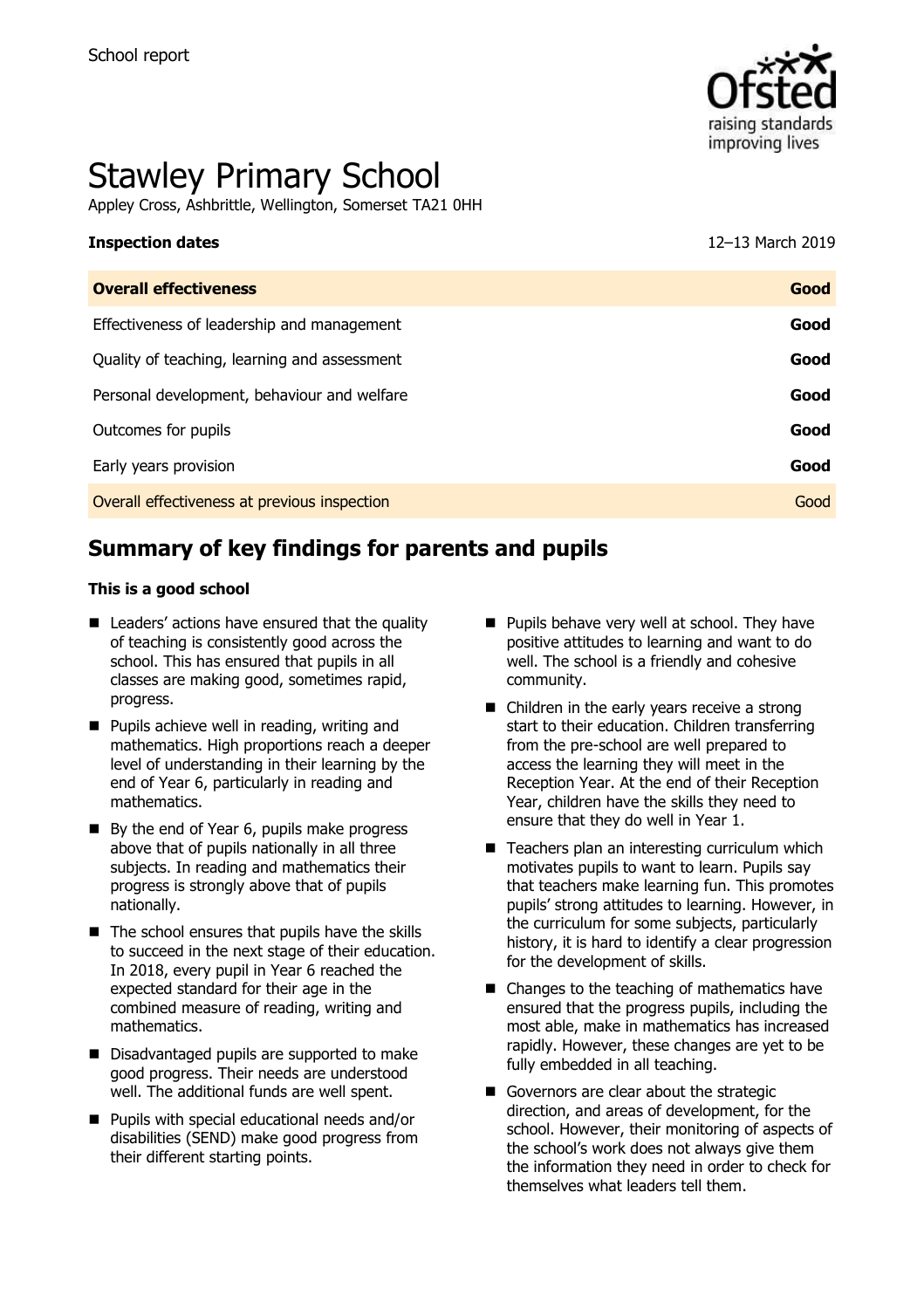

# **Full report**

### **What does the school need to do to improve further?**

- Leaders and governors should ensure that:
	- teachers' delivery of the wider curriculum is informed by a clear awareness of the skills pupils are learning in individual subjects, particularly in history
	- changes which have improved the teaching of mathematics become deeply embedded in teachers' practice.
- Improve the quality of leadership and management by:
	- − strengthening systems for monitoring the school's work so that governors can check more easily the information they receive from school leaders.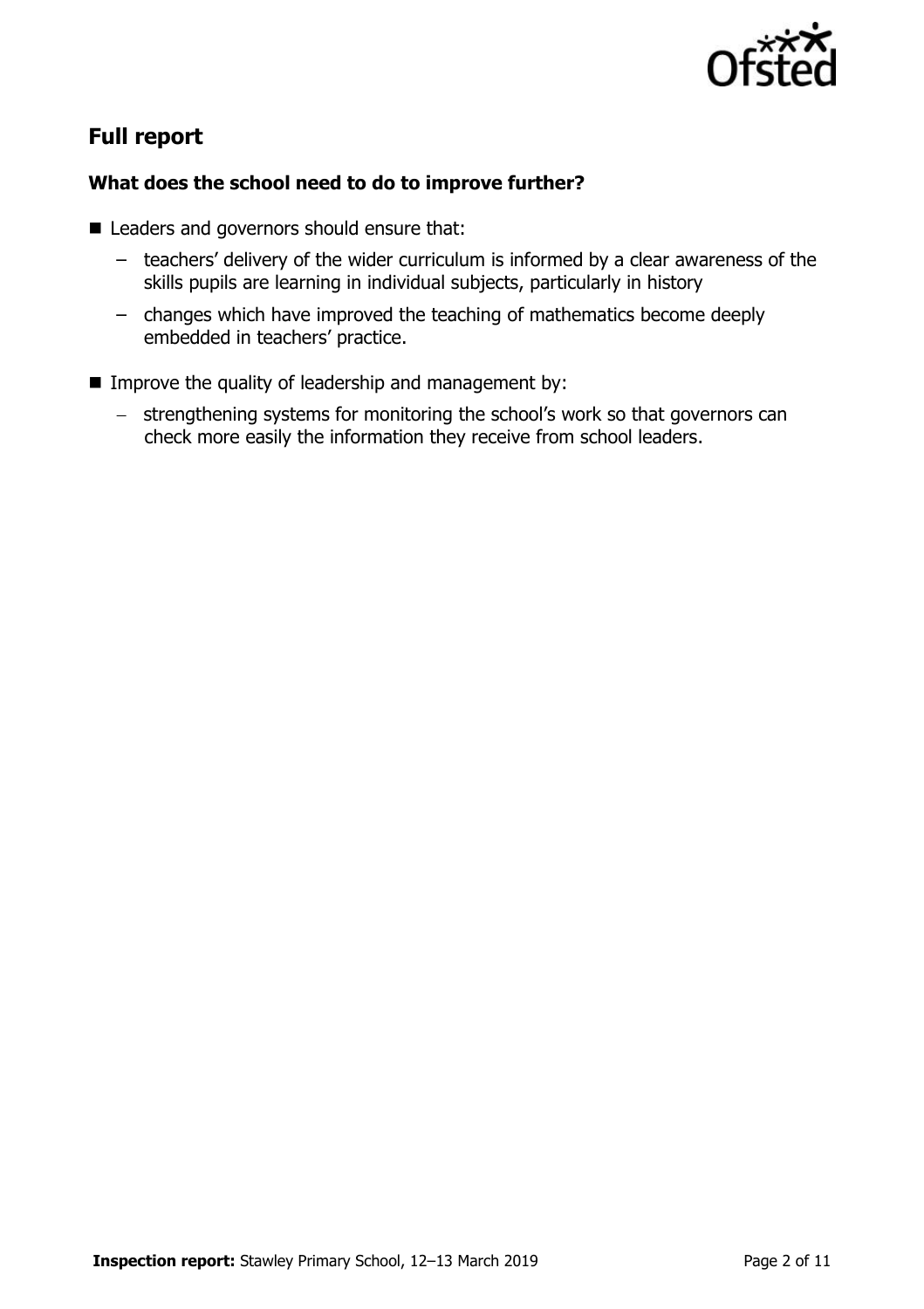

## **Inspection judgements**

#### **Effectiveness of leadership and management Good**

- The executive headteacher demonstrates a determined focus on improving the standards pupils reach. She is highly aspirational for every pupil. Leaders have worked tirelessly to address the areas suggested for improvement at the last inspection. As a result, the standards pupils reach are now high and their progress is strong.
- This is a small school in which leaders, teachers and teaching assistants work closely together. Teachers say the executive headteacher challenges them to improve their teaching constantly. The feedback she gives them helps them to improve their practice. Teachers value the professional development they receive and say that it improves their teaching. Leaders, including governors, have addressed the quality of teaching robustly. As a result of leaders' actions, the quality of teaching is now consistently good across the school.
- Leaders for English and mathematics have a strong understanding of the teaching of these subjects in the school and the standards pupils reach. They provide support for teachers in this school and across the wider federation of schools. Activities, such as moderation of pupils' work, across all the schools have contributed to the raising of standards.
- The number of disadvantaged pupils is increasing, but is still small. Leaders know the barriers to learning for these pupils well. They use the additional funding for the pupil premium effectively to help disadvantaged pupils make, over time, good progress from their starting points. Systems for the support of children who are looked after are particularly strong, enabling them to bridge any gaps in their learning quickly.
- Pupils with SEND make good progress from their different starting points. Their needs are understood well. Leaders and teachers carefully monitor their progress and adapt their plans and provision as necessary. As a result, current pupils with SEND make good progress from their different starting points. Provision for pupils with SEND is well led.
- The additional funding of the sports premium is well spent. The school has a commitment to ensuring that as many pupils as possible take part in competitive sporting events. Currently, almost every pupil in key stage 2 has done so. Pupils also have the opportunity to try more unusual sports, such as archery. Physical education and sport are well resourced. Pupils say they enjoy physical education lessons and being active.
- Leaders ensure that staff have the training they need to support pupils' personal development and emotional development. Their accurate understanding of pupils' needs underpins the bespoke training staff receive. Leaders' strong advocacy for pupils extends to arranging support from other professionals for pupils and their families.
- Leaders have ensured that the curriculum is broad and wide ranging. It makes good use of the local area; for example, the school uses a local field and woodland for outdoor learning. The curriculum prepares pupils well for life in modern Britain through activities such as the many sporting fixtures, cultural events with the youth choir, and residential and other trips and visits.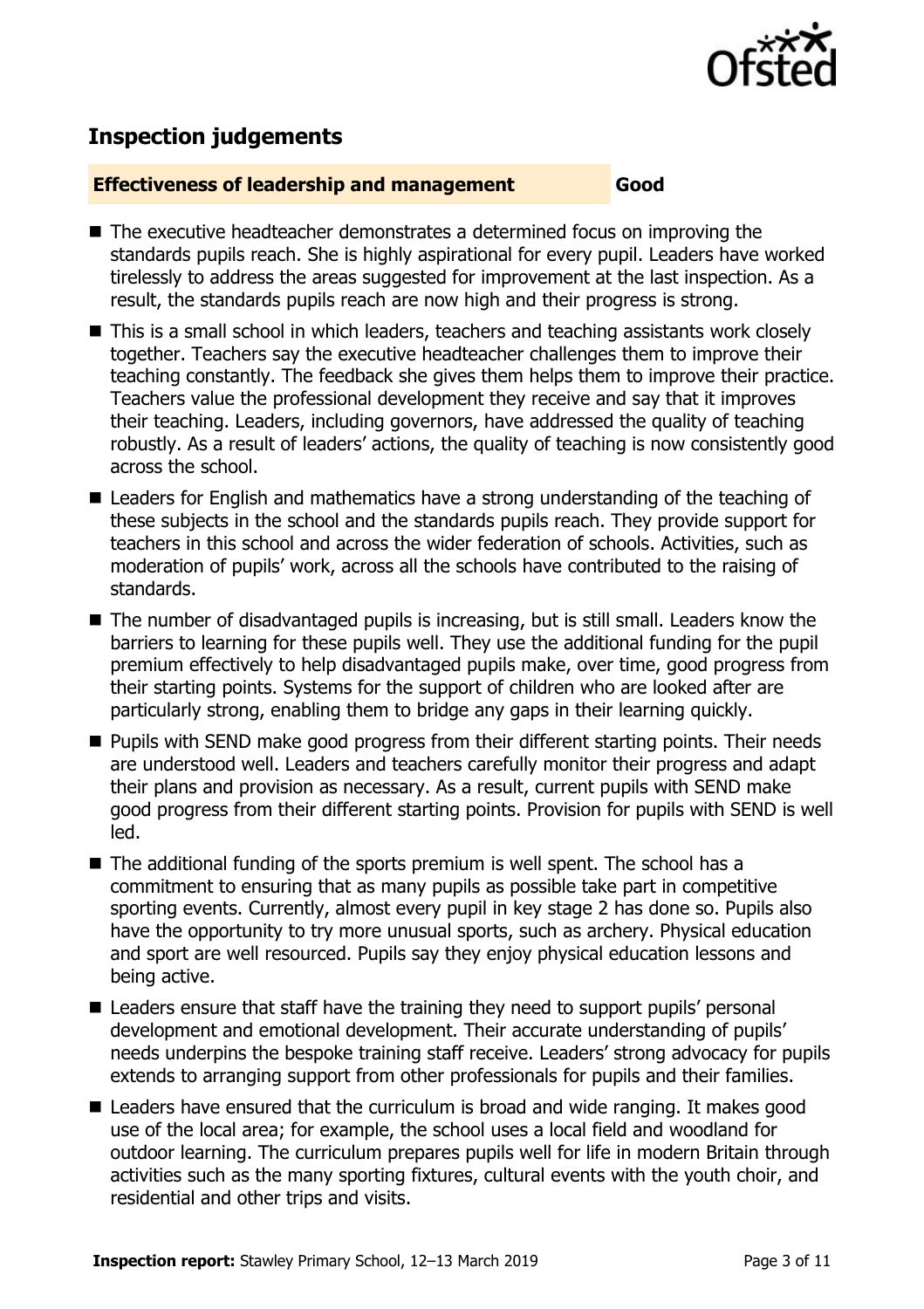

### **Governance of the school**

- Governors are ambitious for the school and its pupils. They understand the strengths and areas for development of the school. They can ask challenging questions of school leaders about the standards pupils reach.
- Governors monitor the school's work, for example in checking arrangements for safeguarding. However, their monitoring of other aspects of the school's work does not always provide them with enough information to check robustly the information leaders give to them. Governors are aware of this and are beginning to take steps to develop the governing body's practices further, including the recruitment of new but experienced governors to the board.

### **Safeguarding**

- The arrangements for safeguarding are effective. In this small school, all staff work closely together to keep pupils safe. Leaders have made sure that safeguarding policies and staff training are up to date. As a result, staff at all levels know what to do if they have concerns about a child.
- Governors review the suitability of safeguarding arrangements. These include checking that the single central record is compliant and ensuring that new staff are recruited safely. The governors' reviews of safeguarding have led recently to them overseeing the installation of replacement fencing and gates to strengthen the security of the school site.
- Pupils are very clear that they feel safe at school. Their parents wholeheartedly agree. Pupils and their parents say that the school is like an extended family. Pupils are confident that their voices are listened to by adults in school. They are very clear that any concerns they may have will get sorted out quickly.

#### **Quality of teaching, learning and assessment Good**

- Teachers' secure subject knowledge allows them to plan learning that promotes pupils' good progress, particularly in English and mathematics. Their questioning supports pupils to deepen their thinking, for example when working on mathematical problemsolving and reasoning activities, or when developing the structure of their writing.
- Teachers tackle pupils' misconceptions in learning quickly. For example, their teacher's intervention helped pupils in Year 2 clarify their learning about fractions so that they could explain their mistake.
- Teachers' assessment effectively and quickly identifies any gaps in pupils' learning. Strategies are then put in place which help pupils to catch up. This is particularly important for those pupils who may have missed some learning before coming to this school. The progress of current pupils continues to improve in reading, writing and mathematics.
- Additional adults in classes are skilled practitioners. They provide valuable support for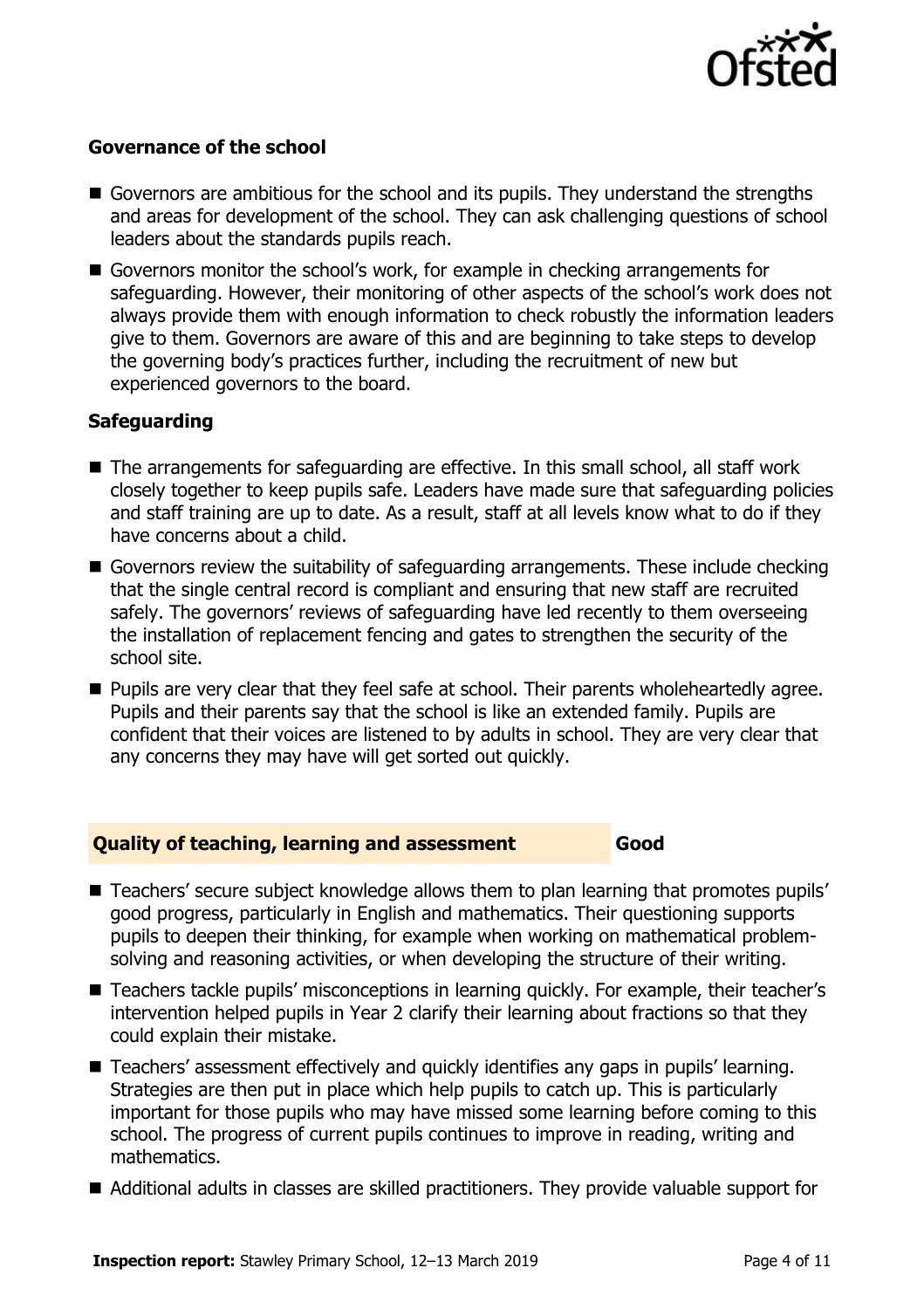

learners of all abilities. They are an integral part of the teaching team, working closely with teachers. As a result, they know pupils' needs and abilities very well. This allows them to help pupils, including those with SEND, to make good progress from their different starting points.

- Teachers have high expectations for all pupils. Teachers match learning to pupils' needs and abilities very well. Consequently, pupils are keen to learn and behave well in lessons. They are seldom distracted from their learning.
- Teachers plan an interesting and relevant curriculum which inspires pupils to learn. For example, in a science lesson in key stage 2, pupils were able to investigate for themselves the conductivity of different materials. Their investigations, such as when using salty water, challenged them to question and develop their scientific understanding in more depth.
- However, sometimes, teachers' planning does not make clear how pupils are developing their skills in other subject areas, particularly in history. For example, in recent learning on the First World War, pupils gathered information from different sources. However, within this learning, there was no exploration of how information might be presented differently by primary and secondary sources. As a result, pupils could not consolidate their skills as historians.
- Reading and phonics are taught effectively and pupils use this knowledge to read and write well. Strategies that promote better spelling are improving the spelling of older pupils. This is particularly helping pupils who have recently joined the school to remedy gaps in their spelling knowledge. Older pupils now check their spelling when editing their work. Pupils can and do support each other, for example by checking a friend's writing as a part of the editing process. By the end of Year 6, handwriting and presentation skills are good. Key stage 2 pupils enjoy the option to use a fountain pen and for many this has led to increasing pride in the presentation of their work.
- Changes to the teaching of mathematics have led to marked improvements in the standards pupils reach. Current pupils benefit from the impact on teaching of the strong professional development that has been offered to teachers. This includes initiatives such as taking part in mathematics-teaching pilot projects. Where practice is at its strongest, the teaching of mathematics is innovative and ensures that pupils of all abilities do very well. However, new practice has yet to be deeply embedded for every year group. Better teaching has yet to be reflected in the proportion of pupils reaching a deeper level of understanding by the end of Year 2.
- Teaching ensures that pupils have the skills they need to be successful in the next stage of their education. When Year 6 pupils leave the school, they are ready for the challenges of the key stage 3 curriculum. This is demonstrated by the high number of pupils who last year reached at least the expected standard for their age in all three subjects of reading, writing and mathematics.
- Parents are firmly of the view that their children are well taught and make good progress at school.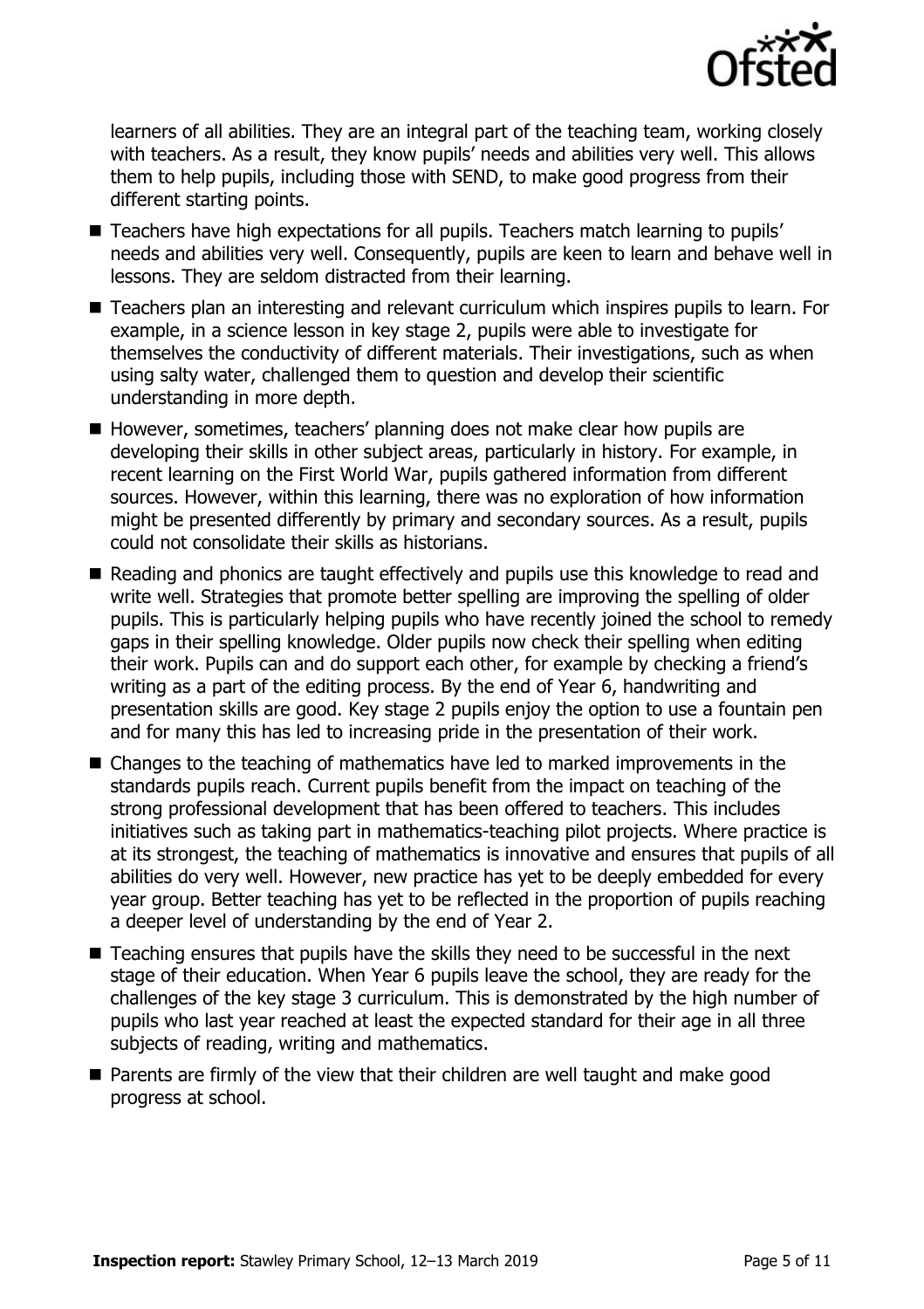

#### **Personal development, behaviour and welfare Good**

#### **Personal development and welfare**

- The school's work to promote pupils' personal development and welfare is good.
- Pupils have very positive attitudes to school. They are eager to learn and almost all want to improve their work. Their positive attitudes help them to make good progress in their learning. Pupils are proud of their school and of their work.
- The curriculum supports pupils' personal development well. For example, pupils learn how to take care of themselves on the road through training in how to ride their bikes safely, and road safety training. Pupils learn how to manage risk and develop confidence through activities such as forest school and the residential trips they go on.
- Pupils are very clear that they are safe at school. They are very sure that adults listen to them and will sort out any problems. They feel strongly that everyone is known at school. The parents of pupils who have joined the school at times other than normal transition comment particularly on the inclusive atmosphere at this school, which has helped their children settle in quickly.
- The school provides well for pupils' spiritual, moral, social and cultural development. For example, many pupils take part in a youth choir which undertakes performances, last year at Exeter Cathedral and this year in the great hall of Exeter University. Pupils have many opportunities to take part in sporting events with other local schools.
- Pupils' enjoyment of school is indicated by their good attendance. Attendance is stronger than in schools nationally. Few pupils are persistently absent. Leaders monitor attendance carefully and intervene quickly to stop any decline in pupils' attendance.
- Pupils are aware of how their learning now will help them as they grow older, in both secondary school and to gain the jobs they would like to do, such as become a vet, a zoologist or palaeontologist.

#### **Behaviour**

- The behaviour of pupils is good.
- Pupils behave very well in lessons and around the school. Older pupils take seriously their responsibilities around the school, for example when acting as lunchtime monitors. Pupils take good care of each other, for example when older and younger pupils play together at breaktimes and lunchtimes. Pupils say that the school is like a family.
- Pupils follow the instructions of adults promptly. Low-level disruption is rare and therefore learning time is rarely lost. Pupils of all ages know and understand the routines of school and classroom life. Pupils are polite and courteous to adults and, almost always, to each other.
- Expectations of pupils' behaviour are high. Pupils, including the youngest, respond very positively to these. The school is a calm and orderly environment. Incidents of bullying or racist or homophobic comment are very uncommon.
- Pupils know what bullying is. They say it happens very infrequently, if at all. The vast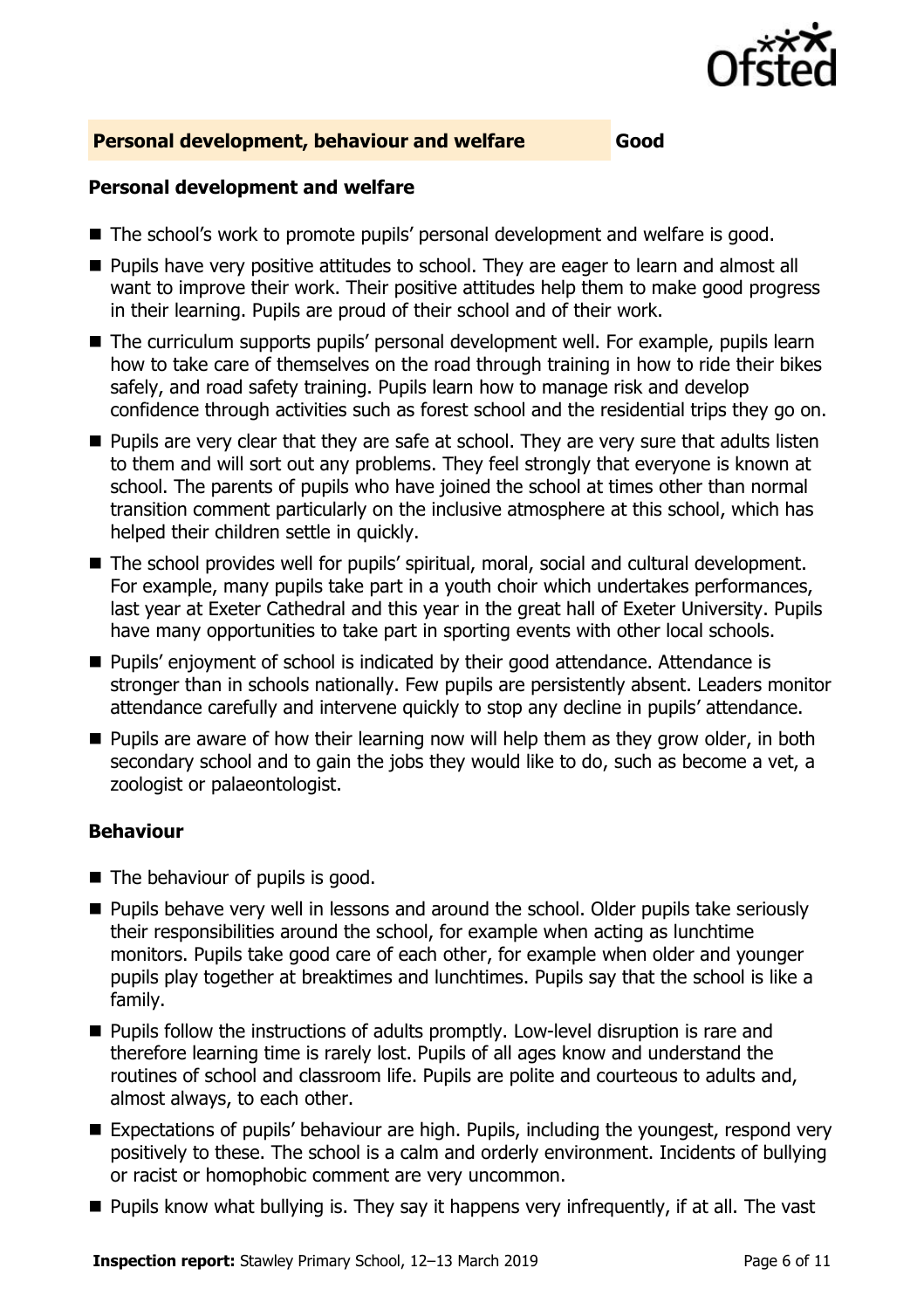

majority of parents responding to Parent View agree. Pupils are sure adults will sort any such issues out.

■ Pupils understand what cyber bullying is. Pupils know how to keep themselves safe online, for example by reporting any concerns they might have to an adult, and by not giving out their personal details on a website or app.

#### **Outcomes for pupils Good Good**

- By the end of Year 6, many pupils reach high standards. In 2018, every pupil in Year 6 reached the expected standard for their age in reading, writing and mathematics. The proportion reaching a deeper understanding was above the national figure in all three subjects. In reading and mathematics, the proportion of pupils who did so was over double the national figure.
- Pupils make strong progress by the end of key stage 2. For example, in 2018 their progress in reading and mathematics was significantly above that of pupils nationally. Pupils who leave key stage 1 with middle and higher attainment make particularly strong progress. Current pupils' work demonstrates that they are making similarly strong progress from their different starting points in reading, writing and mathematics.
- The numbers of pupils eligible for the additional funding of the pupil premium, while still small, is growing. Over time, they make good progress from their different starting points. Importantly, for pupils who have joined the school at different times, leaders and teachers quickly identify any barriers to learning and put in place support which helps pupils to catch up quickly.
- Current pupils with SEND are making strong progress. This is because their learning is carefully matched to their needs. They are very well supported by teachers and by teaching assistants.
- $\blacksquare$  Reading is taught well. Pupils achieve well in reading at the end of both key stage 1 and key stage 2. Pupils read confidently. They can talk with comprehension and enthusiasm about the books they read. They enjoy the opportunity to use an online reading application. They participate with enthusiasm in the reward schemes that promote regular reading habits and these have increased the frequency of their reading outside of school.
- Phonics is well taught. Pupils use their knowledge of phonics well to tackle unfamiliar words in their reading and writing. Over time, the proportion of pupils reaching the threshold of the national phonics check is rising above the national level. In 2016, all pupils reached the threshold of the check. In 2017, fewer pupils reached the level of the check; however, the support they received in Year 2 has enabled them to catch up on their skills. In 2018, the number of pupils reaching the threshold of the check increased and was close to the national level.
- Children achieve well in the early years. Inspection evidence showed clearly how the most able children are being challenged well, for example when using their skills to write simple, plausibly spelt sentences of their own, unaided. Children have the skills they need to make good progress when they go into Year 1.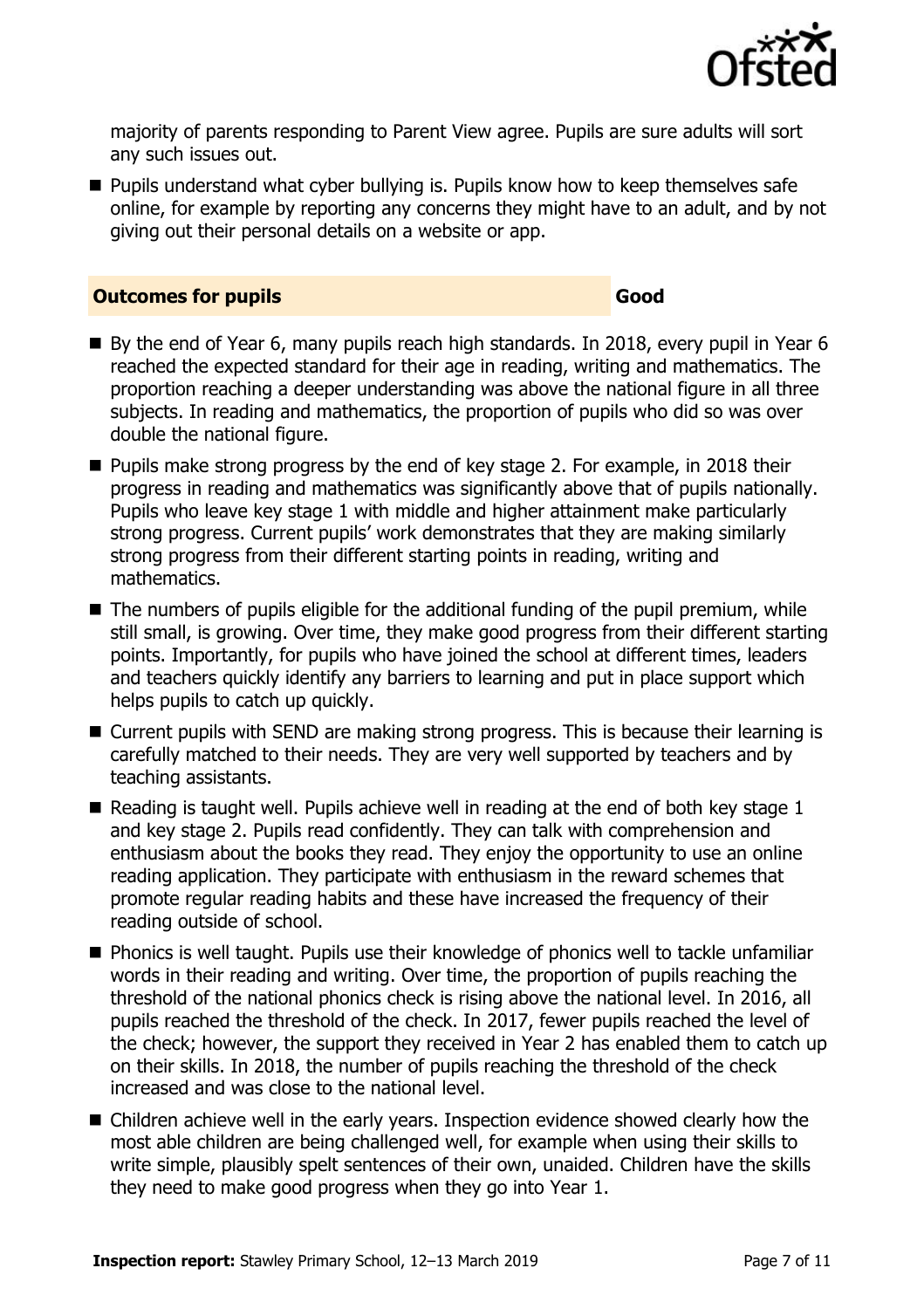

#### **Early years provision Good Good**

- Children in the early years have very positive attitudes to learning. Children, including those in the pre-school, are keen to explore and find out more about the world around them. Staff are adept at supporting children in their explorations. For example, questioning and support from an adult allowed pre-school children to articulate why water around their sandcastle vanished into the sand.
- Teaching staff are skilled in providing a curriculum which engages children's interest while ensuring that they are increasing their skills across all the areas of learning. For example, the use of the book 'Room on the Broom' by Julia Donaldson has led to wideranging learning in number, including measuring and capacity, early writing and design technology. Children are challenged to extend their learning, particularly the most able of them.
- Children's behaviour in the early years is good. Children collaborate well; they listen to each other and take turns. For example, children at the water table asked each other politely if they could share the resources for pouring the witch's 'potion' when learning about capacity.
- Teaching in the early years is good. Teachers and additional adults contribute effectively to children's learning. Their observations and assessments mean that children's needs are well known. Children who join the setting from other provisions settle quickly into the early years. Any gaps in their learning are identified quickly and the support they receive means they can catch up quickly.
- Phonics is well taught. Children can use their understanding well to support their early reading and writing skills. For example, when making a flip book of their own, the most able children can already independently write simple sentences using phonically plausible spelling and correct basic punctuation.
- Safeguarding is effective in the early years. Training is up to date. Welfare regulations, such as the ratios needed of staff to children, are known and followed. Adults know what to do if they have a concern about a child, and will act on this swiftly. Children's good behaviour and strong relationships with the adults around them demonstrate their feelings of security and safety.
- Parents can contribute to the assessment of their child's learning through their regular meetings with staff. There is a close relationship between staff and parents. For example, in the mornings, parents are welcome into the classroom when they arrive at school with their children, providing a good opportunity for the exchange of information. Parents value the welcoming and smooth transition their children make into the Reception Year.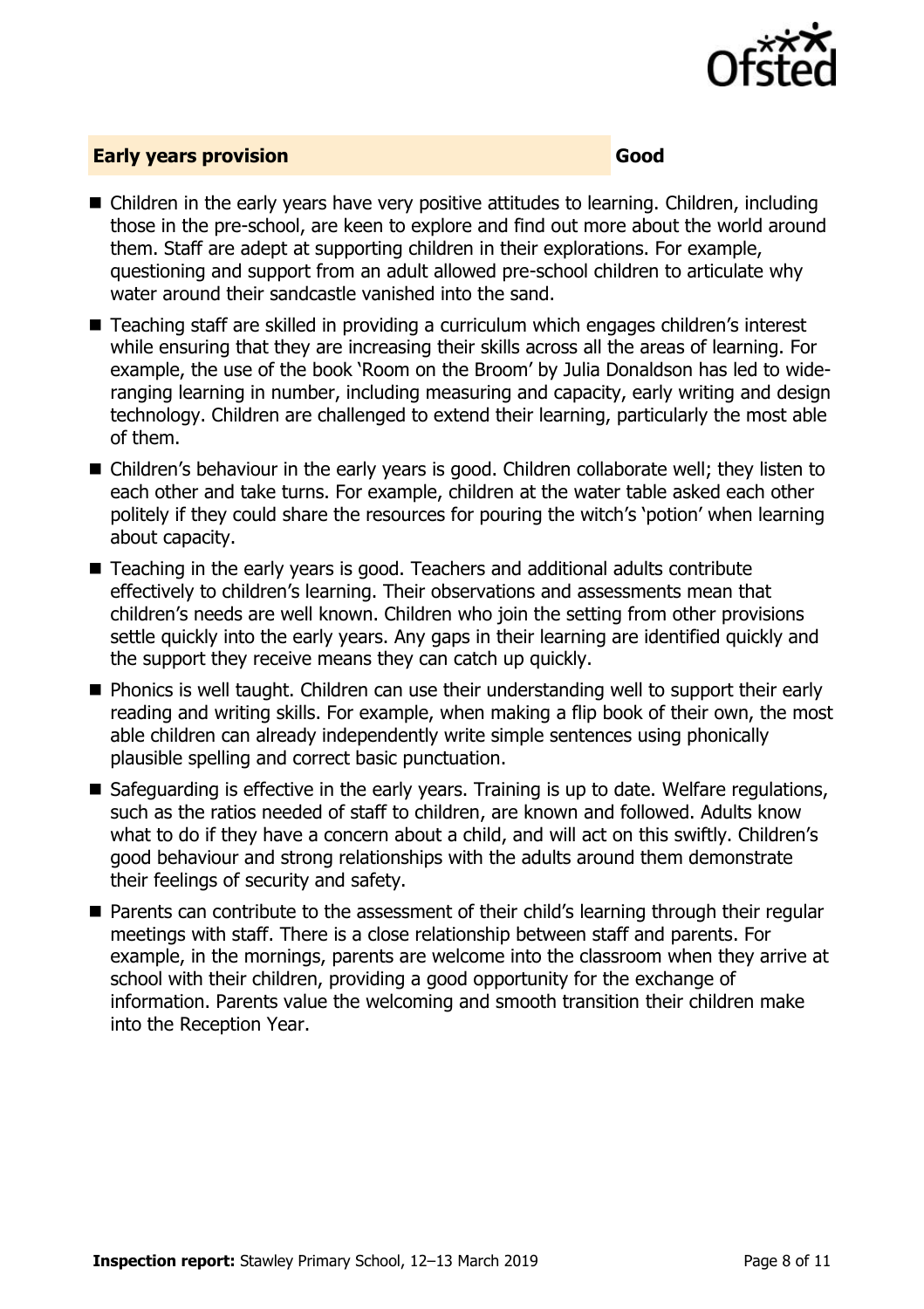

# **School details**

| Unique reference number  | 123706   |
|--------------------------|----------|
| Local authority          | Somerset |
| <b>Inspection number</b> | 10053161 |

This inspection of the school was carried out under section 5 of the Education Act 2005.

| Type of school                      | Primary                      |
|-------------------------------------|------------------------------|
| School category                     | Maintained                   |
| Age range of pupils                 | 4 to 11                      |
| <b>Gender of pupils</b>             | Mixed                        |
| Number of pupils on the school roll | 59                           |
| Appropriate authority               | The governing body           |
| Chair                               | Mr Andy White                |
| <b>Headteacher</b>                  | Mrs Jacqui Collier           |
| Telephone number                    | 01823 672 486                |
| Website                             | www.stawleyschool.com        |
| <b>Email address</b>                | stawley@educ.somerset.gov.uk |
| Date of previous inspection         | 28 February 2018             |

### **Information about this school**

- Stawley Primary School is much smaller than an average primary school. Pupils are taught in three mixed-age classes. The school runs a provision for pre-school children.
- Most pupils are of White British heritage. The number of pupils with English as an additional language is well below the national average.
- The number of pupils eligible for support from the additional pupil premium funding is growing, but is still below the national average.
- The proportion of pupils with SEND is higher than the national average.
- The school is close to the county border with Devon. Pupils come from both Devon and Somerset.
- The school is one of two small schools in the Wellington Area Rural Federation. The federation supports a third small school. The headteacher of this school is the executive headteacher of the federation.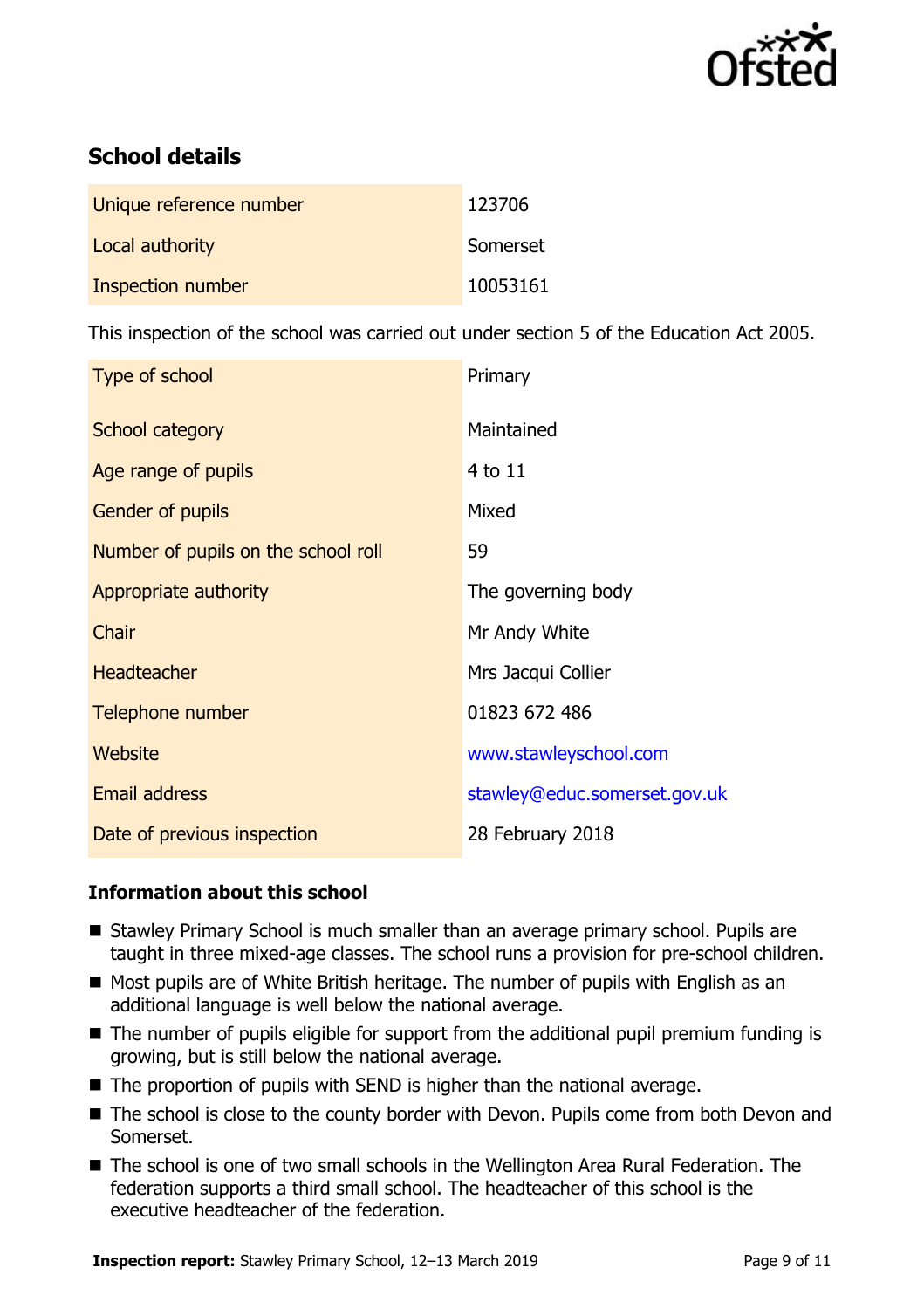

# **Information about this inspection**

- With the headteacher, all classes were visited to observe pupils' learning. The inspector spoke with pupils about their learning. The work of pupils in every class was examined. The inspector listened to pupils in Year 2 and Year 6 read.
- The inspector observed pupils at breaktimes, lunchtimes and around the school, and met with a group of pupils to hear their views about school life. The inspector took account of the 29 responses to Ofsted's online questionnaire, Parent View, and 28 comments received. The inspector spoke with parents at the start of the school day.
- Meetings were held with the headteacher and other leaders and governors. A phone call took place with a representative of the local authority. The views of staff were gathered from the school's staff survey and a meeting was held with a group of staff.
- A range of documents were considered, including information on pupils' attainment and progress, the school's improvement planning, minutes of governing body meetings and records of the monitoring of teaching, learning and assessment.
- The inspector met with leaders responsible for the safeguarding of pupils and examined information relating to safeguarding, the safe recruitment of staff, attendance and behaviour.

#### **Inspection team**

Sarah O'Donnell, lead inspector **Caracter Constanting Constant** O'Sted Inspector